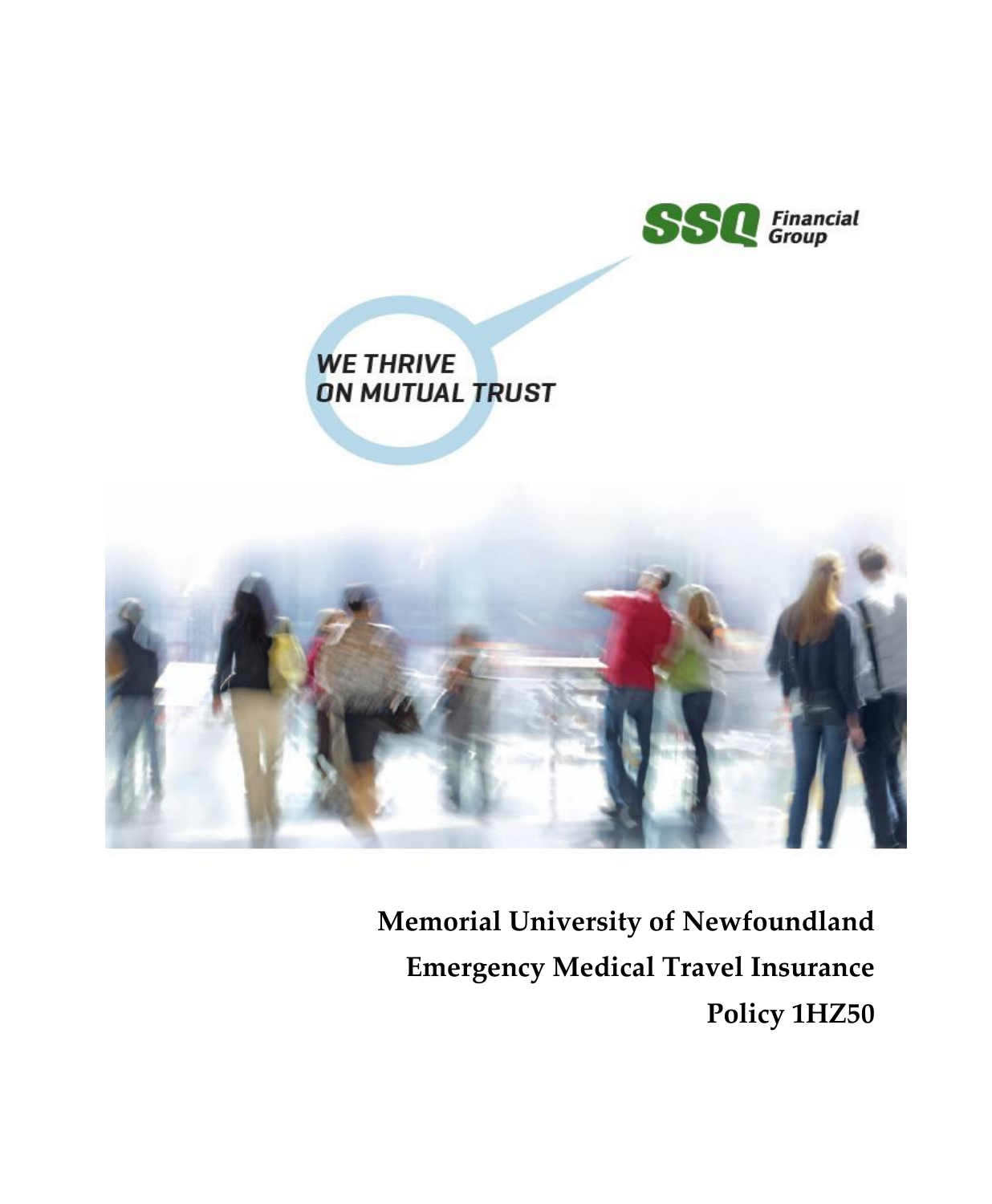# **Your Benefits At A Glance**

Emergency Out of Province Coverage, Anywhere In The World, 24 Hours A Day Against Injury & **Sickness** 

• Eligible Insured Persons Yourself Your spouse Your children

# **Covered Expenses**

- Medical Hospitalization Ambulance Nursing Care Drugs & Medicine
- Emergency Dental Treatment
- Evacuation
- Repatriation
- Family Transportation and Accommodation
- Return of Vehicle
- Rental Expense
- Hotel Convalescence
- Referral Services outside of Canada
- **Note: AXA Assistance must be notified within 48 hours of an Emergency, or when reasonably possible. Claims may be reduced if contact is not made with AXA Assistance within 48 hours of admission to Hospital.**

**For more information on how to contact AXA Assistance, refer to the last page of this booklet**.

# **Important Notice**

SSQ Insurance Company Inc. having issued Policy No. 1HZ50 to **Memorial University,** a participating member of Interuniversity Services (Hereinafter called the Policyholder) hereby certifies that the bearer of this booklet, being an eligible Member of a participating employer, his eligible spouse and eligible dependent children, if any, are insured, provided applicable premium is paid.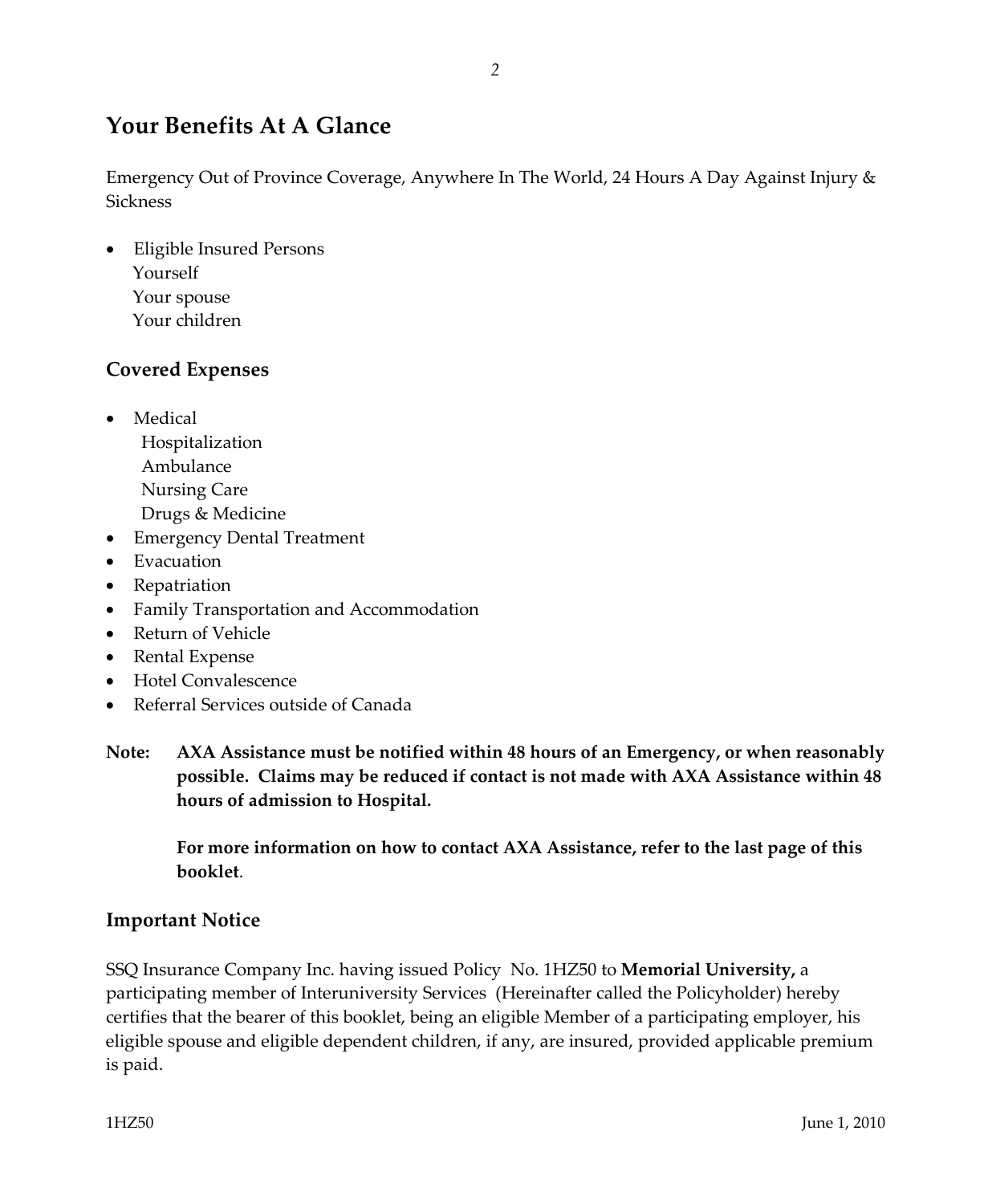# **Schedule of Benefits**

| <b>Benefits</b>                         | Amount      |
|-----------------------------------------|-------------|
| Emergency Medical Reimbursement Expense | \$1,000,000 |
| <b>Emergency Dental Treatment</b>       | \$2,000     |
| <b>Evacuation Benefit</b>               | Included    |
| Repatriation                            | \$15,000    |
| Family Transportation & Accommodation   | \$5,000     |
| Return of Vehicle                       | \$500       |
| Rental Expense                          | \$200       |
| <b>Hotel Convalescence</b>              | \$1,000     |
| Referral Services outside of Canada     | \$500,000   |
| Deductible                              | Nil         |
| Coinsurance                             | 100 %       |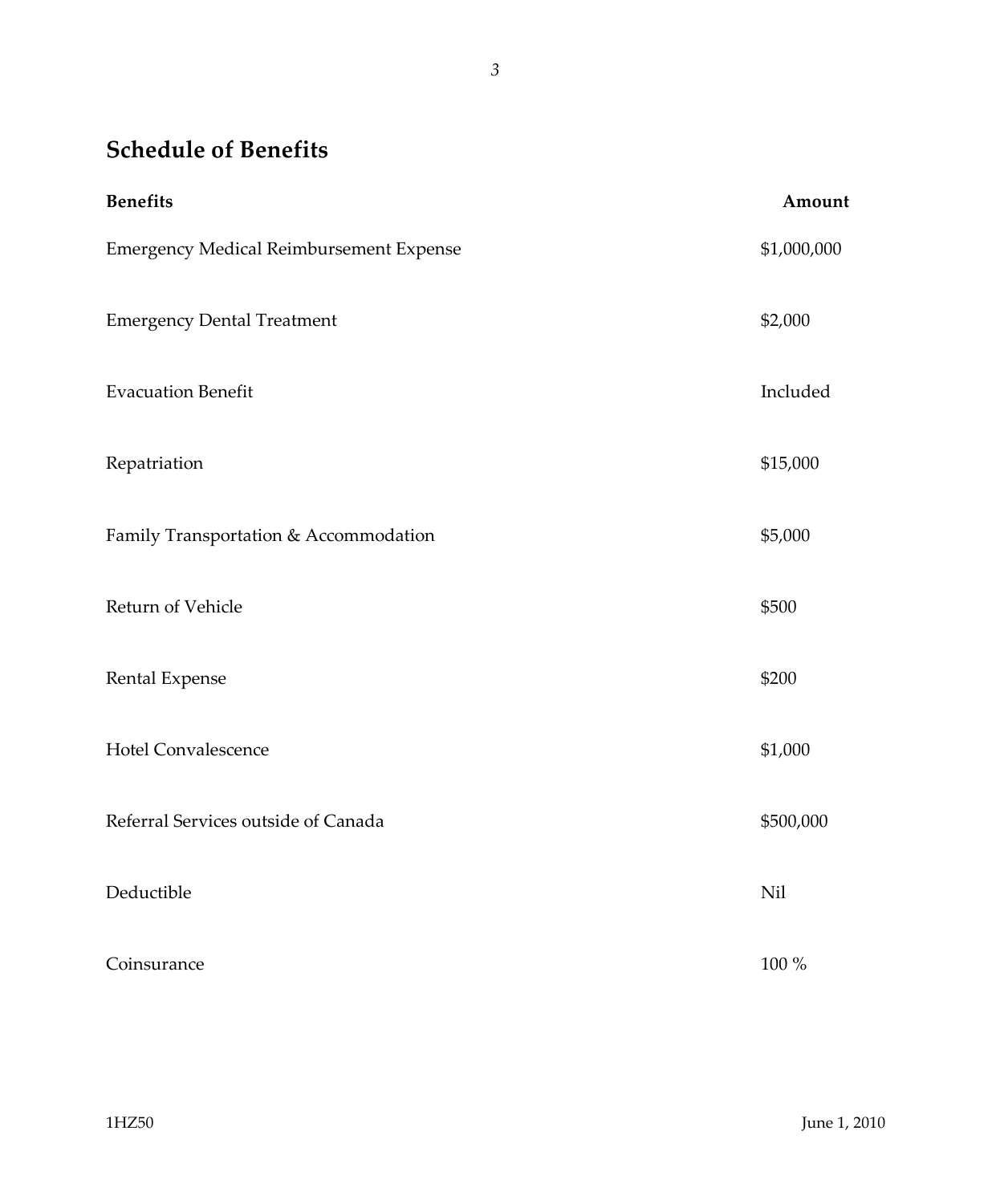# **Description of Eligible Persons:**

The following classes of persons are eligible:

| Class I:                                                                                   | All Active members who enrol in the Member Only Plan        |
|--------------------------------------------------------------------------------------------|-------------------------------------------------------------|
| Class II:                                                                                  | All Active members who enrol in the Member and Family Plan  |
| Class III:                                                                                 | All Retired members who enrol in the Member Only Plan       |
| Class IV:                                                                                  | All Retired members who enrol in the Member and Family Plan |
| Coverage is limited to a maximum duration of 180 <i>days</i> with respect to any one Trip. |                                                             |

#### **Definitions**

#### **Wherever used in this booklet:**

"You", "Your" and "Yourself" mean the person who holds this booklet, who is an eligible member of the Policyholder.

"We", "Us" and "SSQ" mean SSQ Insurance Company Inc.

"Policy" means the group Policy specified herein, which is on file with the Policyholder.

"Member" means an active, full-time permanent employee. Contractual employees who are appointed at the outset of employment to a contract of at least 6 months duration to work at least 20 hours per week are also eligible. Short term contractual employees are eligible once they have completed at least 6 months employment requiring them to work at least 20 hours per week.

Also eligible are employees of affiliated employers who meet the criteria above. Affiliate means a related not-for-profit employer whose operations and financial position are reported in Memorial University's consolidated financial statements. The meaning of affiliate shall also be extended to include the following employers:

- The Memorial University of Newfoundland Students Union
- The Geological Association of Canada Newfoundland and Labrador section
- Medical Practice Associates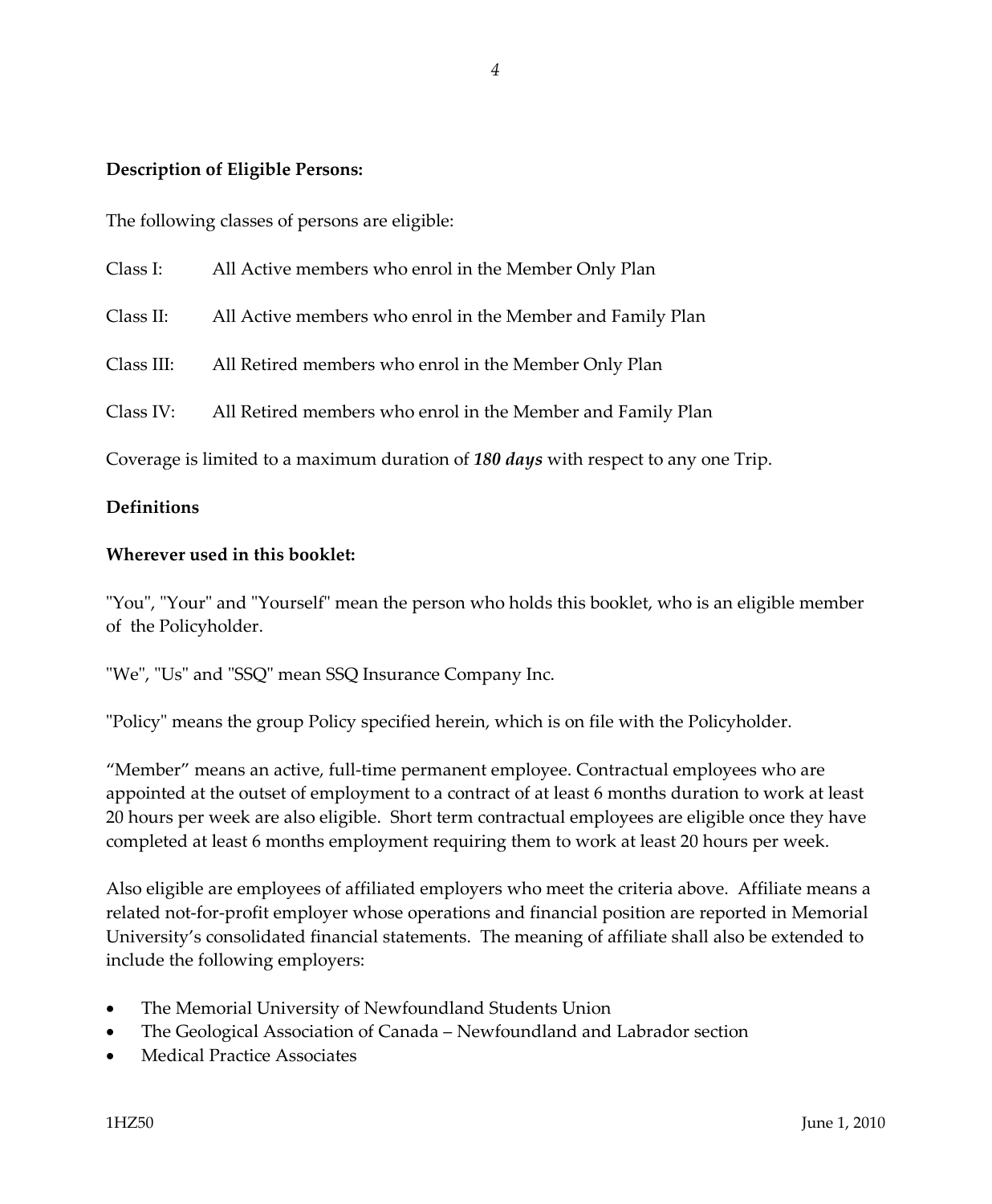- Graduate Students Union
- Johnson Geo Foundation Incorporated

or their successors.

Retired employees are eligible for their lifetime provided they have been retired by Memorial University and are in immediate receipt of a pension from the Memorial University Pension Plan or other pension plan contributed to by Memorial University.

"Spouse" means an individual

- a) to whom you are legally married,
- b) with whom you have continuously cohabited in a conjugal relationship for a minimum of one year immediately before a Loss is incurred under the Policy.

Only one individual will qualify as a spouse.

If you are legally married but also cohabiting with an individual as described under section (b) above, you may elect in writing which one of the individuals will qualify as a spouse. This election must be filed with your employer. If an election is not filed, the spouse will be the individual to whom you are legally married.

"Dependent Child" means a natural child, adopted child, stepchild or a child who is a parentchild relationship with the Member. The child is unmarried, dependent upon the Member for maintenance and support and;

- a) under 21 years of age, or
- b) under 25 years of age and in attendance at an Institution for Higher Learning on a full-time basis, or
- c) by reason of mental or physical infirmity, is incapable of self- sustaining employment and is totally dependent upon the Member for support within the terms of the Income Tax Act.

"Institution for Higher Learning" is limited to universities, colleges, CEGEP's and trade schools.

"Insured Person" mean You, Your Insured Spouse or Your Insured Dependent Child.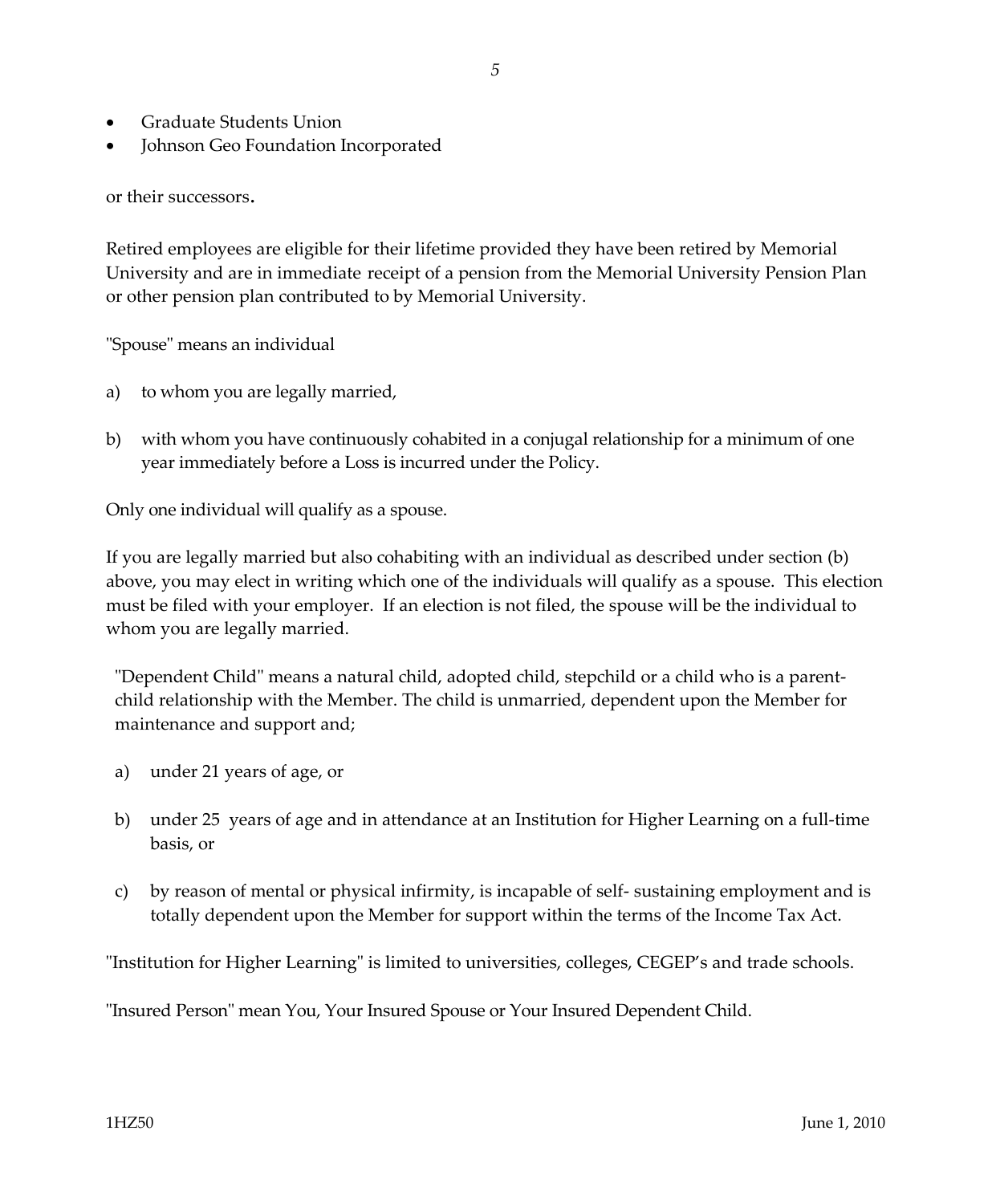"Injury" means bodily injury caused by an Accident occurring while this policy is in force as to the Insured Person whose injury is the basis of claim and resulting directly and independently of all other causes in loss covered by the Policy, provided such injury is sustained and for which expenses are incurred during the course of a Trip outside the province of Residence. In no event shall Injury mean Sickness or Disease howsoever caused unless caused by an Accident.

"Accident" means any unlooked for mishap or untoward event which is not expected or designed.

"Sickness" means an impairment of normal physiological function and includes illness and infections, occurring while this policy is in force as to the Insured Person whose sickness is the basis of claim and for which expenses are incurred during the course of a Trip outside the province of Residence.

"Disease" means any unhealthy condition of the body or any part thereof occurring while the Policy is in force as to the Insured Person whose disease is the basis of claim and for which expenses are incurred during the course of a Trip outside the province of Residence.

"Trip" means travel, undertaken by the Insured Person, which commences on the date of departure from the Insured Person's province of Residence and continues until the return date to his province of Residence, subject to a maximum duration of one hundred and eighty (180) consecutive days.

"Residence" means the primary dwelling, of which the Insured Person is an occupant and the premises on which it is situated.

"Hospital" means an institution licensed as a hospital, which is open at all times for the care and treatment of sick and injured persons, has a staff of( 1) or more Physicians available at all times and which continuously provides 24 hour nursing service by graduate registered Nurses. It provides organized facilities for diagnostics and surgery, is an active treatment hospital and not primarily a clinic, rest home, nursing home, convalescent hospital or similar establishment. For the purpose of this definition, Physicians and Nurses will not exclude an Immediate Family Member.

"Physician" means a doctor of medicine (other than the Insured Person or an Immediate Family Member) who is licensed to practice medicine by:

- 1) a recognized medical licensing organization in the locale where the treatment is rendered, provided he is a member in good standing of such licensing body, or
- 2) a governmental agency having jurisdiction over such licensing in the locale where the treatment is rendered.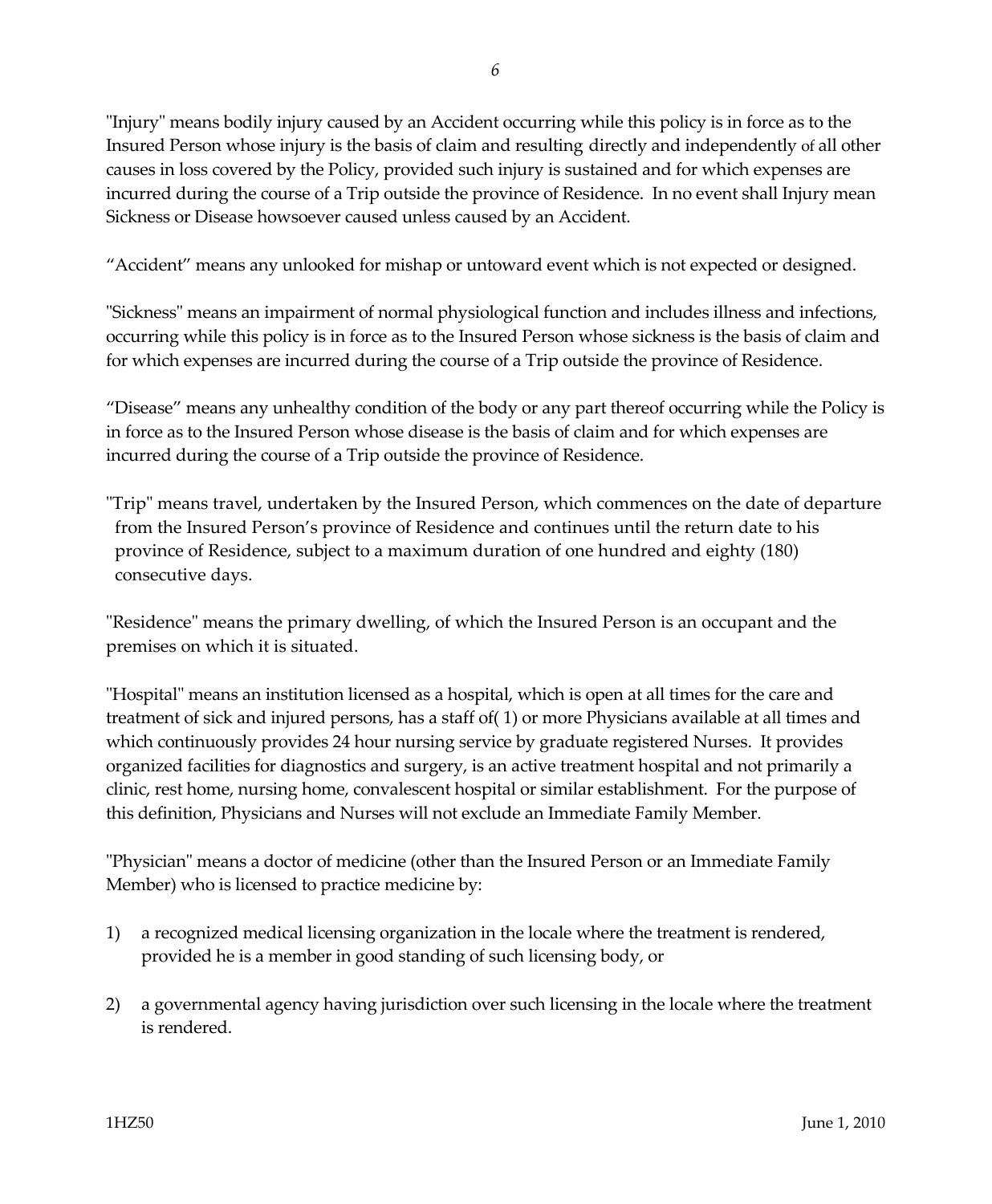"Nurse" means a graduate registered nurse (R.N.) or nurse who is licensed to practice nursing service by a governmental agency having jurisdiction over such licensing. Nurse is neither the Insured Person himself nor an Immediate Family Member.

"Immediate Family Member" means a person at least 18 years of age, who is the son, daughter, father, mother, brother, sister, son-in-law, daughter-in-law, father-in-law, mother-in-law, brother-in-law, sister-in-law, (all of the above include natural, adopted or step relationship), spouse, grandson, granddaughter, grandfather or grandmother of the Insured Person.

"Travelling Companion" means a person who is sharing the same booked accommodation with the Insured Person.

"Emergency" means unexpected and not preplanned.

"Airfare" means the regular fare charged for an economy class seat on a regular flight by a scheduled air carrier (domestic or international), which holds an operating certificate issued by Transport Canada or by a similar governmental authority having jurisdiction over such air carrier in the country of its certification.

"Regular Care and Attendance" means observation and treatment to the extent necessary under existing standards of medical practice for the condition requiring such treatment or causing Hospital confinement.

"Fare" means the regular fare charged for:

- 1. an economy class seat on a regular flight by a domestic or international scheduled air carrier,
- 2. a coach seat on a passenger train,
- 3. a regular seat on a passenger bus or
- 4. an economy class seat on a boat,

where each of these carriers must hold an operating certificate issued by Transport Canada or by a similar governmental authority having jurisdiction over such carrier in the country of its certification.

"Accommodation" means lodging in the vicinity of the Hospital where the Insured Person is confined.

"Motorized Vehicle" means a passenger car, station wagon, van, jeep-type automobile, truck, ambulance or any type of motorized vehicle used by municipal, provincial or federal police forces.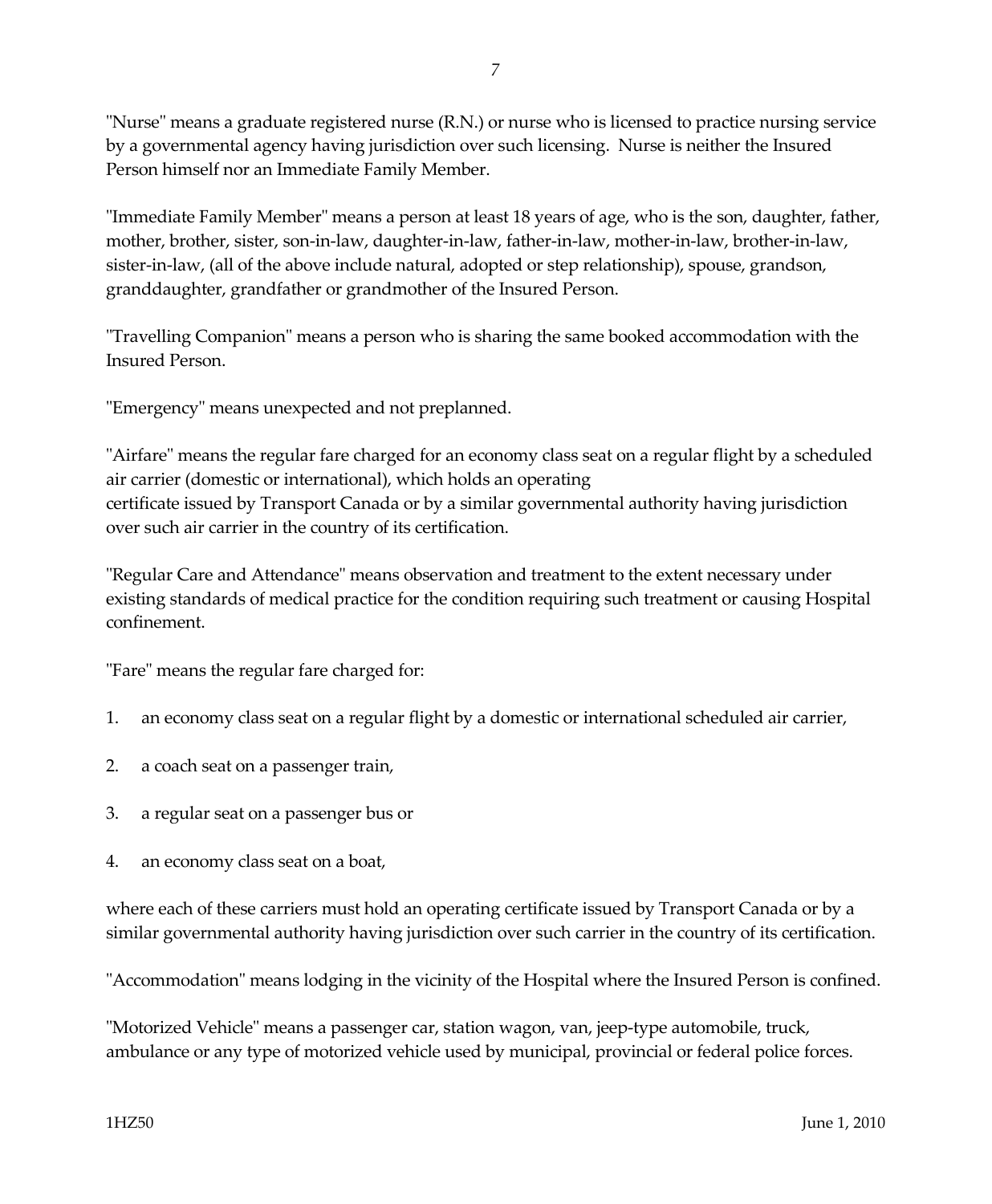The word "province" will be construed as the territory where either the Insured Person's Residence is located or the treatment is rendered in a territory in Canada.

The male pronoun will be construed as the feminine when the person is a female.

#### **Eligibility of Insurance**

All participating members, their Spouses and Dependent Children must be covered under a Canadian federal and / or provincial health and hospitalization insurance plan and must be covered under the Policyholder's other group health and hospitalization Insurance plan.

#### **Emergency Medical Reimbursement Expense Benefit**

When by reason of Injury, Sickness or Disease an Insured Person requires medical or surgical treatment and incurs eligible expenses as described in this section, SSQ Insurance Company Inc. will reimburse the reasonable and necessary charges for services or supplies as follows:

- 1. hospital charges including those for room and board, up to and including the semi-private accommodation level, subject to a maximum duration of 12 months;
- 2. hospital charges for outpatient services when medically required;
- 3. expenses for the services of a Nurse ordered or prescribed by a Physician, provided the Nurse does not ordinarily reside in the Insured Person's Residence, subject to a maximum of \$10,000 per Accident, Sickness or Disease;
- 4. charges for prescription drugs, sera and vaccines, obtainable only upon a written prescription by a Physician or legally qualified dentist and dispensed by a registered pharmacist or Physician, but excluding any charges made for the administration of injectable drugs, sera and vaccines, subject to a dispensing maximum of a 30 day supply;
- 5. expenses charged for the services of a duly licensed or duly registered physiotherapist for physiotherapy treatment ordered or prescribed by a Physician, provided such physiotherapist does not ordinarily reside in the Insured Person's Residence and is not an Immediate Family Member, subject to a maximum of \$1,000 per Insured Person per Accident, Sickness or Disease;
- 6. expenses for a licensed ground ambulance service or, when recommended by a Physician, by any other conveyance licensed to carry passengers for hire, excluding air ambulance, to or from the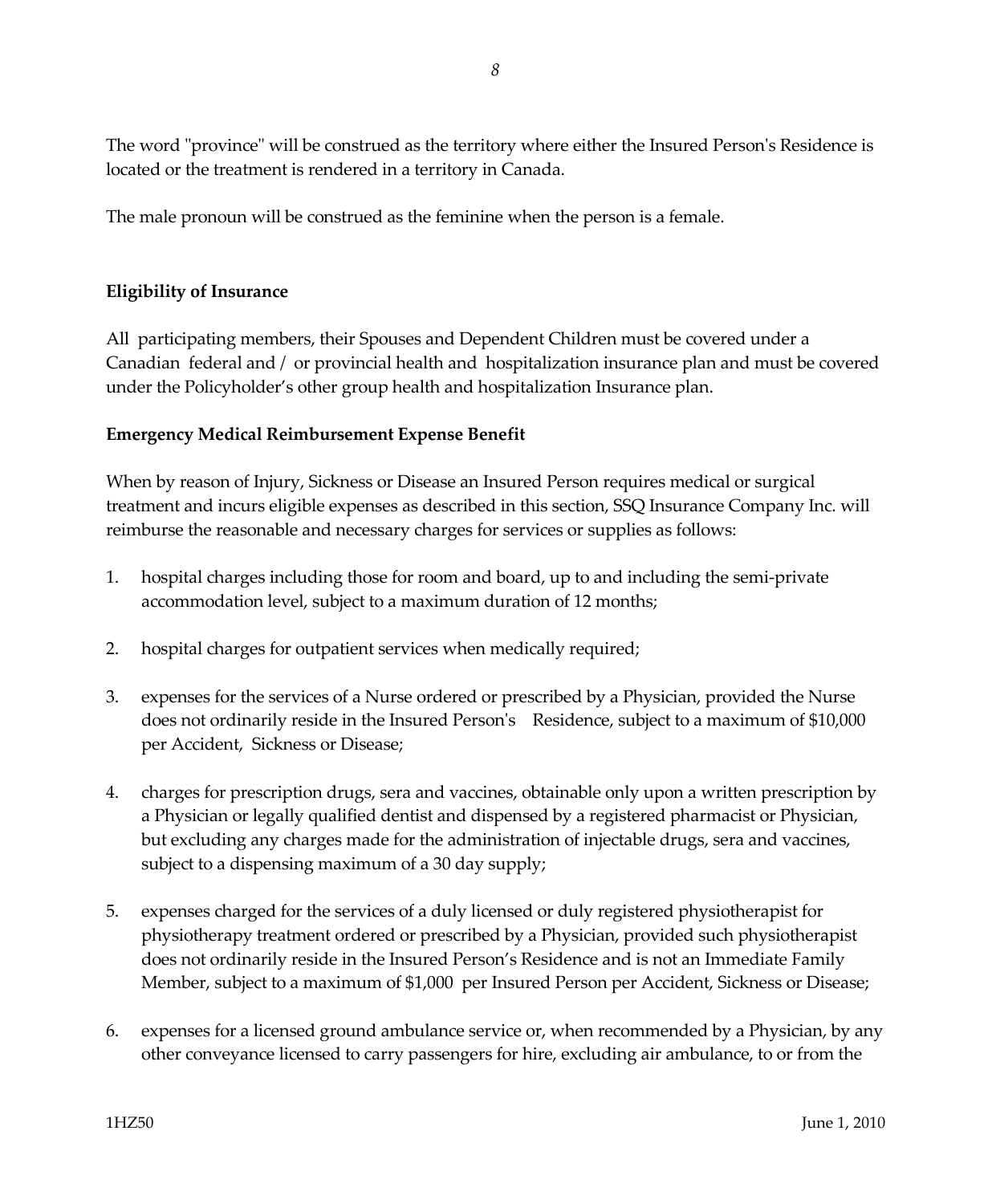nearest Hospital which is equipped to provide the required treatment, subject to a maximum of \$5,000 per Accident, Sickness or Disease;

- 7. expenses incurred for the following:
	- a) blood plasma, whole blood or oxygen, including the administration thereof;
	- b) x-rays and laboratory examinations which are required for diagnostic purposes;
	- c) artificial limbs, eyes or other prosthetic appliances; subject to a maximum of \$2,000 per calendar year;
	- d) rental or purchase of casts, cervical collars, crutches, trusses, splints and braces (except dental braces and splints);
	- e) rental of a wheelchair, an iron lung and other durable medical equipment for temporary therapeutic treatment, subject to a maximum of \$5,000 per Accident , Sickness or Disease;
- 8. expenses for medical care and treatment rendered or surgical procedure performed by a Physician;
- 9. expenses for the services of a licensed anaesthetist when recommended by a Physician;
- 10. expenses for the services of any of the following licensed practitioners, provided such practitioner does not ordinarily reside in the Insured Person's Residence and is not an Immediate Family Member, subject to a maximum of \$500 per specialty per Accident, Sickness or Disease (such services do not require the recommendation of a Physician except as indicated below):
	- a) chiropractor
	- b) osteopath
	- c) chiropodist or podiatrist
	- d) licensed masseur, on the recommendation of a Physician
	- e) speech therapist
	- f) psychologist

Expenses for diagnostic x-rays and laboratory tests ordered by a chiropractor, osteopath, chiropodist or podiatrist will be allowed as expenses under the services of such practitioners, subject to a maximum of one x-ray per practitioner for each Insured Person per Accident, Sickness or Disease.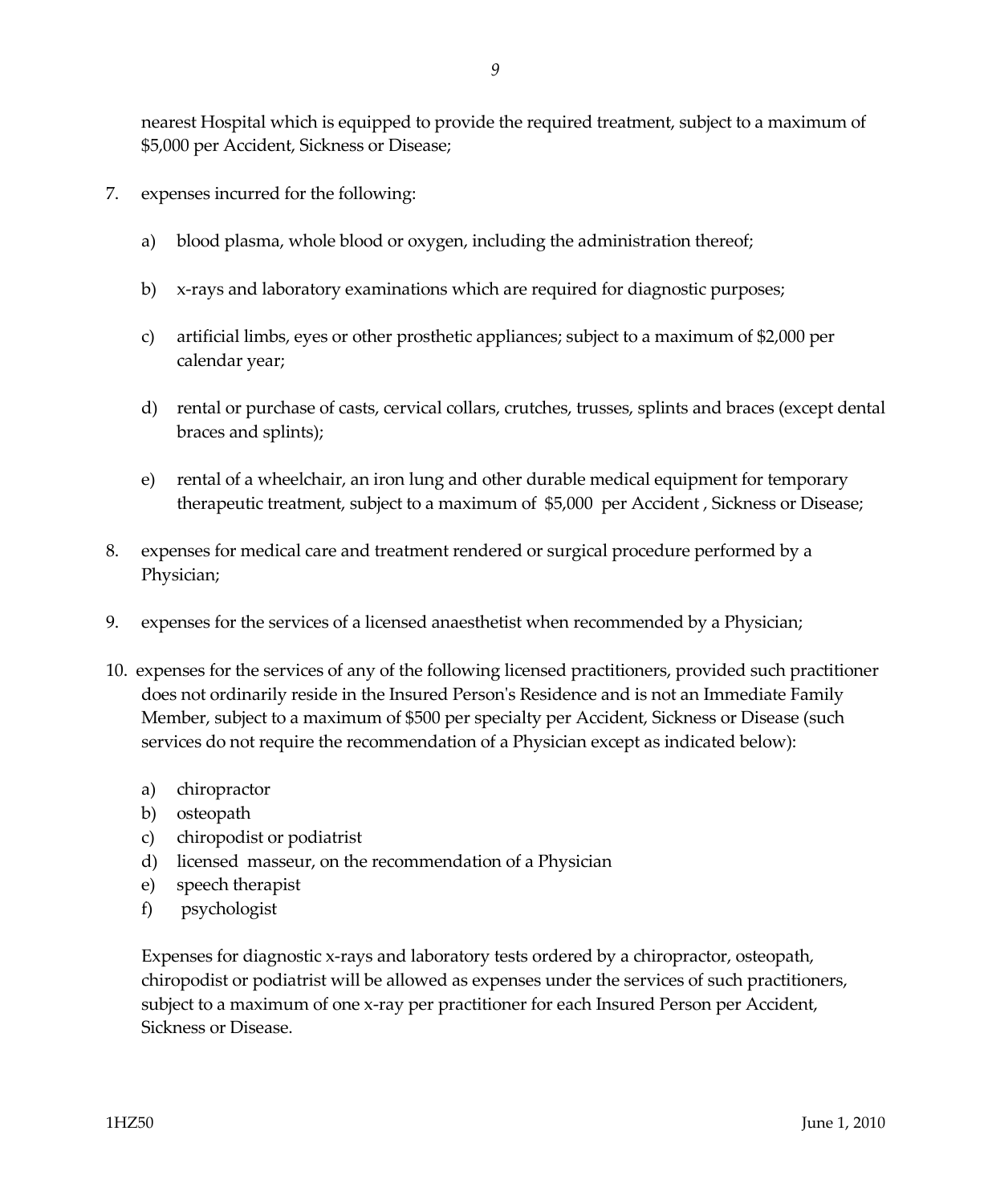# **Emergency Dental Treatment Benefit**

When Injury to whole and sound teeth (capped or crowned teeth will, for the purposes of this policy, be considered whole and sound), due to a force or blow external to the mouth, requires treatment, replacement or x-rays by a legally qualified dentist or oral surgeon, SSQ Insurance Company Inc. will pay the reasonable and necessary expenses actually incurred by the Insured Person, but not to exceed in the aggregate the amount of \$2,000 as the result of any one accident.

Any payments made under this section will be in accordance with the current Fee Guide for General Practitioners published by the Dental Association in the Insured Person's province of Residence.

# **Evacuation Benefit**

If, as a result of Injury, Sickness or Disease, an Insured Person requires any of the following evacuations:

- 1) transportation by any conveyance (other than ground ambulance) licensed to carry passengers for hire, including air ambulance, from the place of Accident, Sickness or Disease to the nearest Hospital that is equipped to provide the required treatment (or medical facility or doctor's clinic, when warranted) provided the evacuation is recommended by the attending Physician and approved SSQ Insurance Company Inc.
- 2) transportation to the Insured Person's province of Residence by any conveyance (other than ground ambulance) licensed to carry passengers for hire, including air ambulance provided the evacuation is recommended by the attending Physician and approved by SSQ Insurance Company Inc. and the attending Physician certifies in writing that the Insured Person's medical condition after receiving treatment (including diagnostic testing) warrants the return to his province of Residence for further treatment or to recover.
- 3) Transportation to the Insured Person's province of Residence in the event he is confined as inpatient in a Hospital and under the Regular Care and Attendance of a Physician, thus preventing him from returning to his province of Residence on the original scheduled return flight, provided the return ticket is non-changeable and non-refundable.

SSQ Insurance Company Inc. will pay the reasonable and necessary transportation expenses actually incurred by the Insured Person including any related medical services and supplies.

SSQ Insurance Company Inc. will also pay the reasonable and necessary expenses actually incurred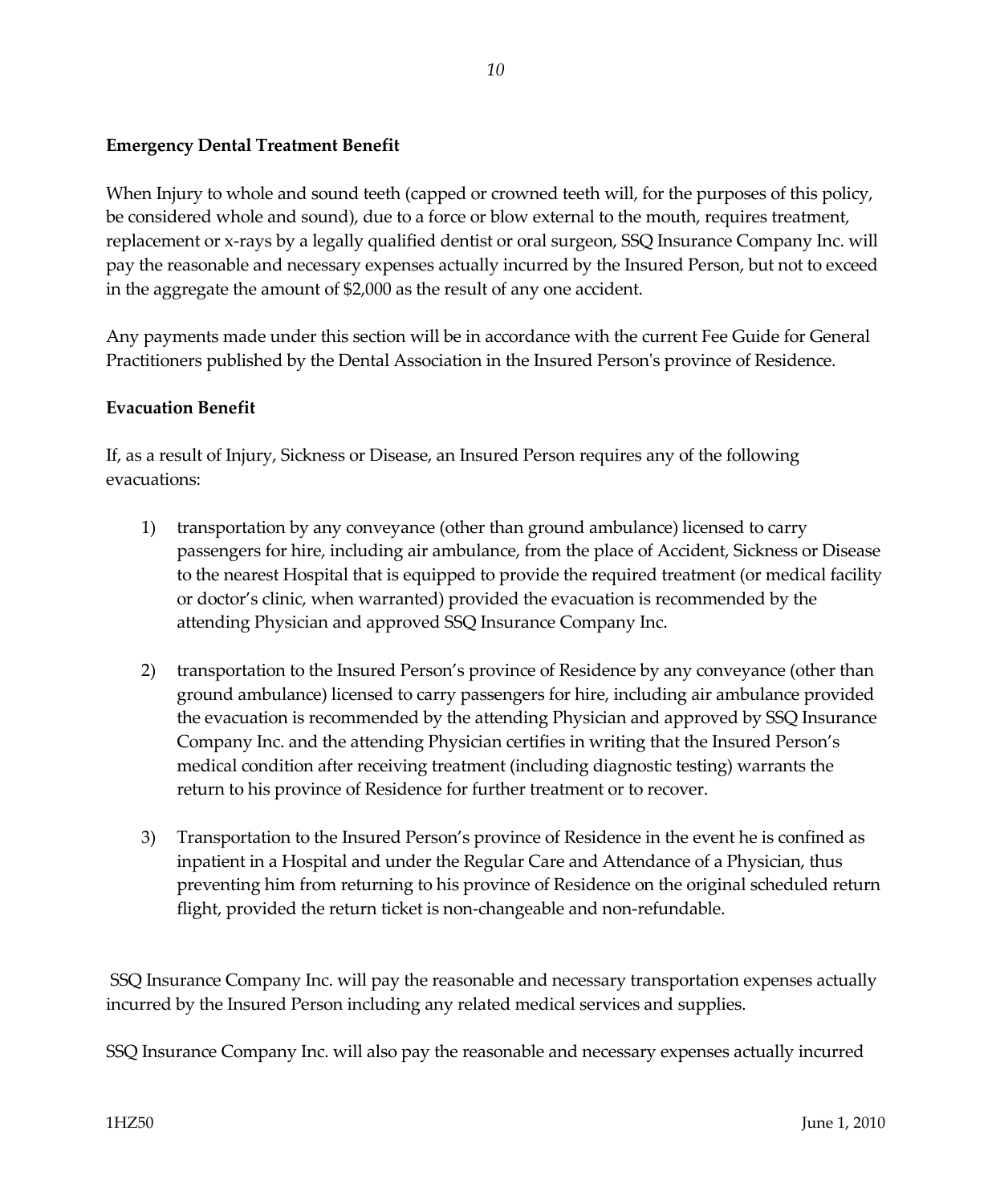by a medical attendant or one Immediate Family Member, who accompanied the Insured Person, for a round trip Airfare plus Accommodation and board. All covered expenses incurred by the medical attendant or Immediate Family Member are subject to a maximum amount of \$5,000.

The above benefit will be payable under one of the policies issued to the Policyholder by SSQ Insurance Company Inc.

# **Repatriation Benefit**

If, as a result of Injury, Sickness or Disease, loss of life is sustained by an Insured Person not less than 50 kilometres from the Insured Person's normal place of Residence, SSQ Insurance Company Inc. will pay the reasonable and necessary expenses actually incurred for the transportation of the body of the deceased Insured Person to the first (1st) resting place (including but not limited to a funeral home or the place of interment) in the vicinity of the normal place of Residence of the deceased, including charges for the preparation of the body for such transportation, subject to a maximum of \$15,000.

The benefit payable under this section will be payable to the person who actually incurred the expenses.

# **Family Transportation and Accommodation Benefit**

If, as the result of Injury or Sickness, an Insured person sustains loss of life or is confined as an inpatient in a Hospital for at least four (4) consecutive days and under the Regular Care and Attendance of a Physician, SSQ Insurance Company Inc. will pay the reasonable and necessary expenses actually incurred by:

- 1. any other Insured Persons or Travelling Companion who remained with such Insured Person during his hospitalization, thus preventing them from returning to their province of Residence on the original scheduled return date, provided the return Fare is non-changeable and nonrefundable, for their board, Accommodation and transportation by the most direct route back to their normal place of Residence, subject to the cost of one way Fare; or
- 2. an Immediate Family Member or family representative for board, Accommodation and one return Fare for transportation by the most direct route to and from the normal place of residence of the Immediate Family Member or family representative to the confined Insured Person, if such Insured Person had been travelling unaccompanied by a family member at the time he became hospitalized.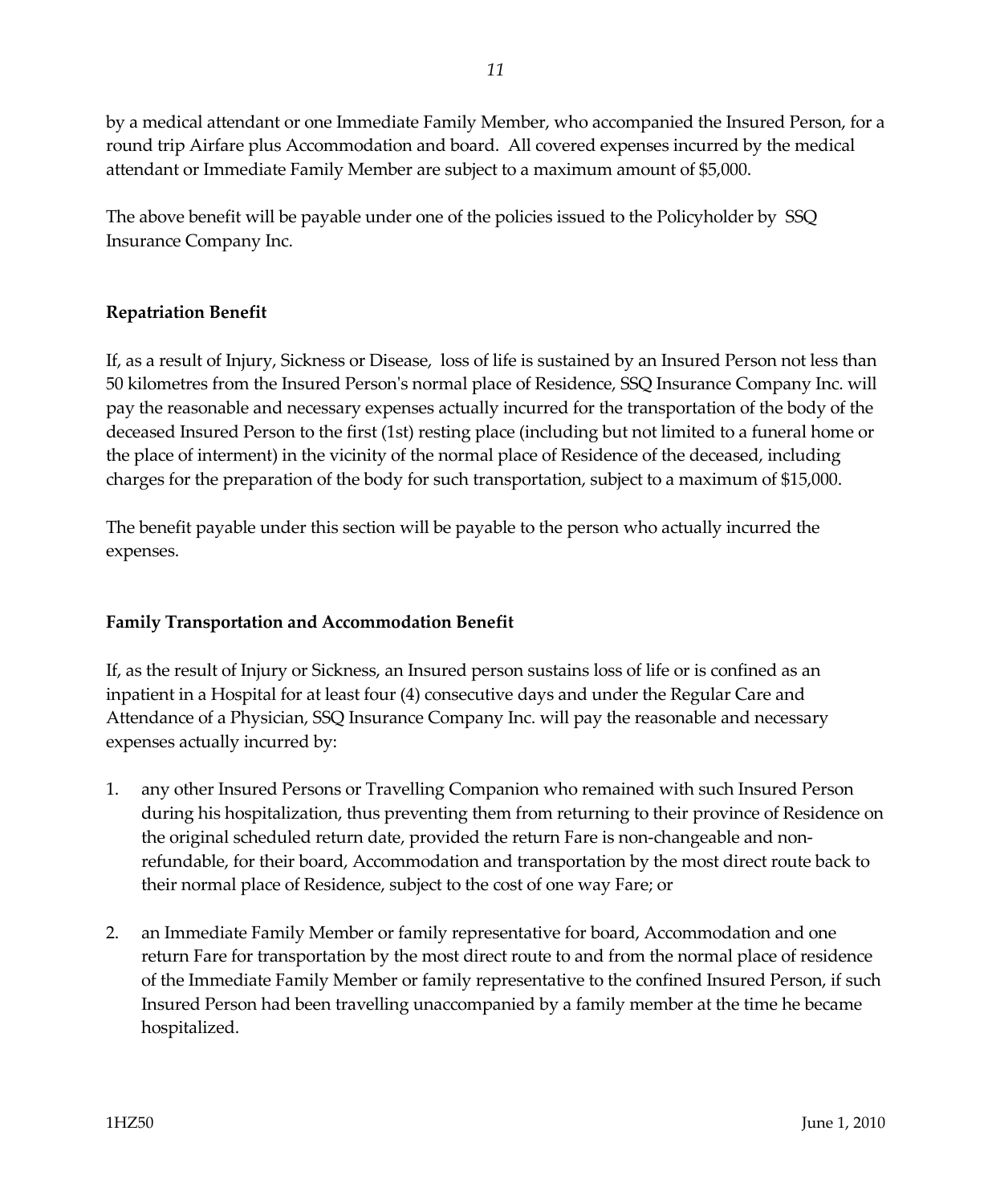Reimbursement of transportation expenses under this section is limited to (75%) of the cost of the Fare. If transportation occurs in a Motorized Vehicle other than one operated under a license for the conveyance of passengers for hire, then reimbursement of transportation expenses will be limited to a maximum of \$0.35 per kilometre travelled.

The total maximum amount payable under this section by SSQ Insurance Company Inc. to or on behalf of any Insured Person will not exceed \$5,000 as a result of any one (1) Accident, Sickness or Disease.

# **Return of Vehicle Benefit**

If, as a result of Injury , Sickness or Disease, the attending Physician certifies in writing that the Insured Person has become disabled and is unable to continue the trip by means of driving his owned or rented Motorized Vehicle used as a conveyance during such trip, SSQ Insurance Company Inc. will pay the reasonable and necessary expenses actually incurred for the return of such vehicle by a commercial agency to the Insured Person's normal place of Residence or the rental agency, as the case may be.

The maximum amount payable under this section by SSQ Insurance Company Inc. to or on behalf of the Insured Person will not exceed \$500 as a result of any one (1) Accident, Sickness or Disease.

# **Rental Expense Benefit**

If as the result of an Injury, Sickness or Disease, an Insured Person is confined as an inpatient in a hospital and under the regular care and attendance of a Physician, SSQ Insurance Company Inc. will pay the reasonable expenses actually incurred by the Insured Person for the rental of a telephone and/or television set.

The maximum amount payable by SSQ Insurance Company Inc. to or on behalf of any Insured Person will not exceed \$200 as a result of any one (1) Accident, Sickness or Disease.

# **Hotel Convalescence Benefit**

If, as the result of Injury, Sickness or Disease the attending Physician certifies in writing that the Insured Person, due to his medical condition, is prohibited from resuming any travel following discharge from the Hospital where the Insured Person was confined for a period of not less than 7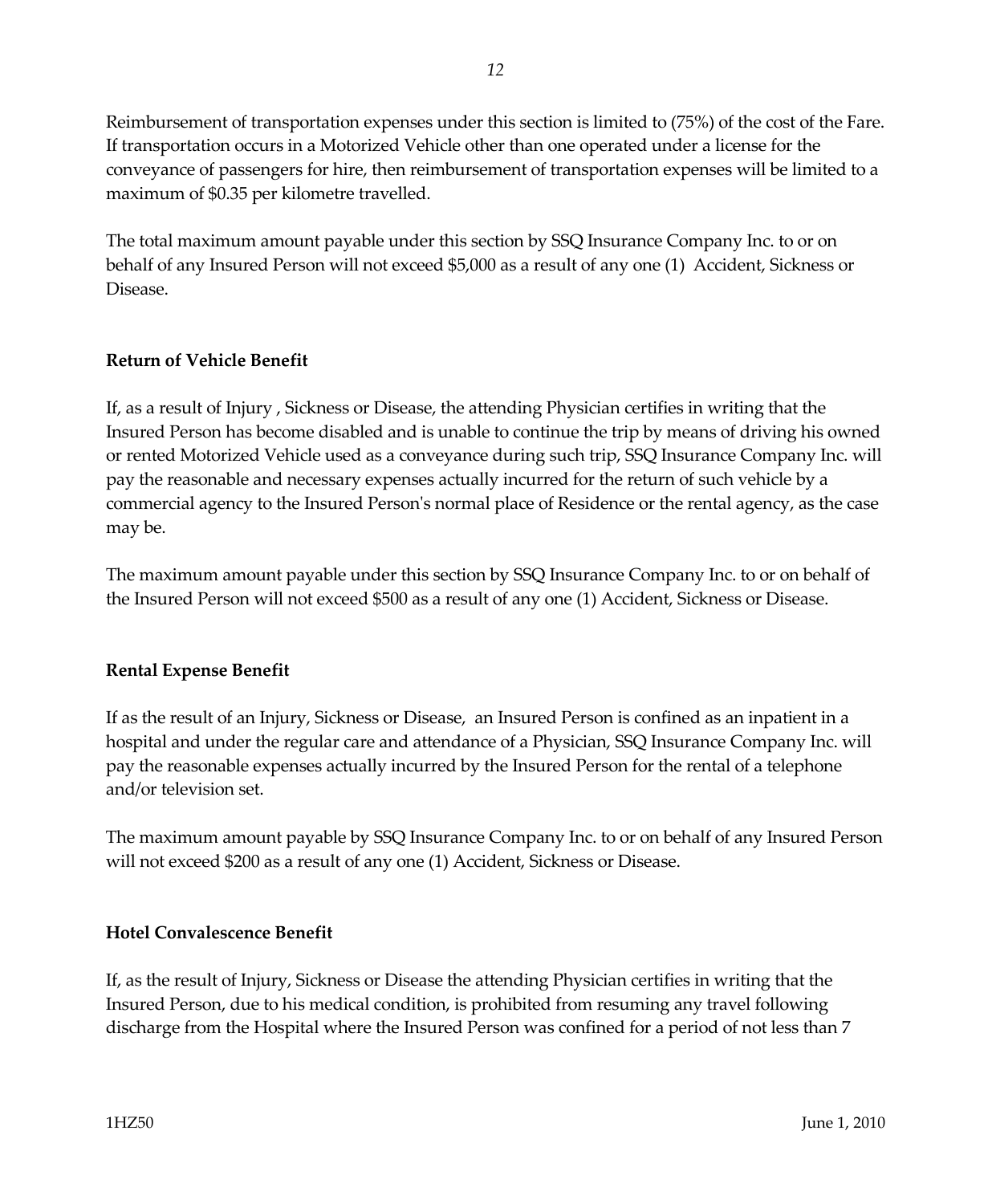days, SSQ Insurance Company Inc. will pay the reasonable and necessary expenses actually incurred for board and Accommodation.

The maximum amount payable by SSQ Insurance Company Inc.to or on behalf of any Insured Person will not exceed \$1,000 as a result of any one (1) Accident, Sickness or Disease.

# **Referral Services Outside of Canada**

When recommended by the attending Physician and approved by an Insured Person's Canadian federal and / or provincial health and hospitalization insurance plan, an Insured Person is referred outside Canada, SSQ Insurance Company Inc. will pay for the following eligible benefits. Payments will be made at the reasonable and customary amount for charges in excess of provincial government health care allowances up to a lifetime maximum of five hundred thousand dollars (\$500,000).

*Hospital*: All hospital charges for medically necessary services, less the amount allowed under the provincial government health care plan, such as:

- Hospital room accommodation
- Intensive care rooms
- Nursing services
- Operating and recovery rooms
- Diagnostic and laboratory services including X-ray
- Oxygen and blood
- Prescription drugs including intravenous solutions
- Physiotherapy

*Physicians and Surgeons*: customary charges of physicians and surgeons for services rendered less the amount allowed under the provincial government health care plan.

*Ambulance*: charges for licensed ambulance services required to transport a stretcher patient to and from the nearest hospital able to provide essential care. Charges for air transport are included to a maximum of up to three (3) economy seats on a regularly scheduled flight.

*Ambulance Attendant*: charges for travel expenses of an accompanying Registered Nurse or qualified medical attendant (not a relative) when medically necessary and approved by SSQ Insurance Company Inc.

*Limitations and Exclusions* (only applicable to Referral Services Outside of Canada)

1. The referral outside Canada must be medically necessary and must not be for services available in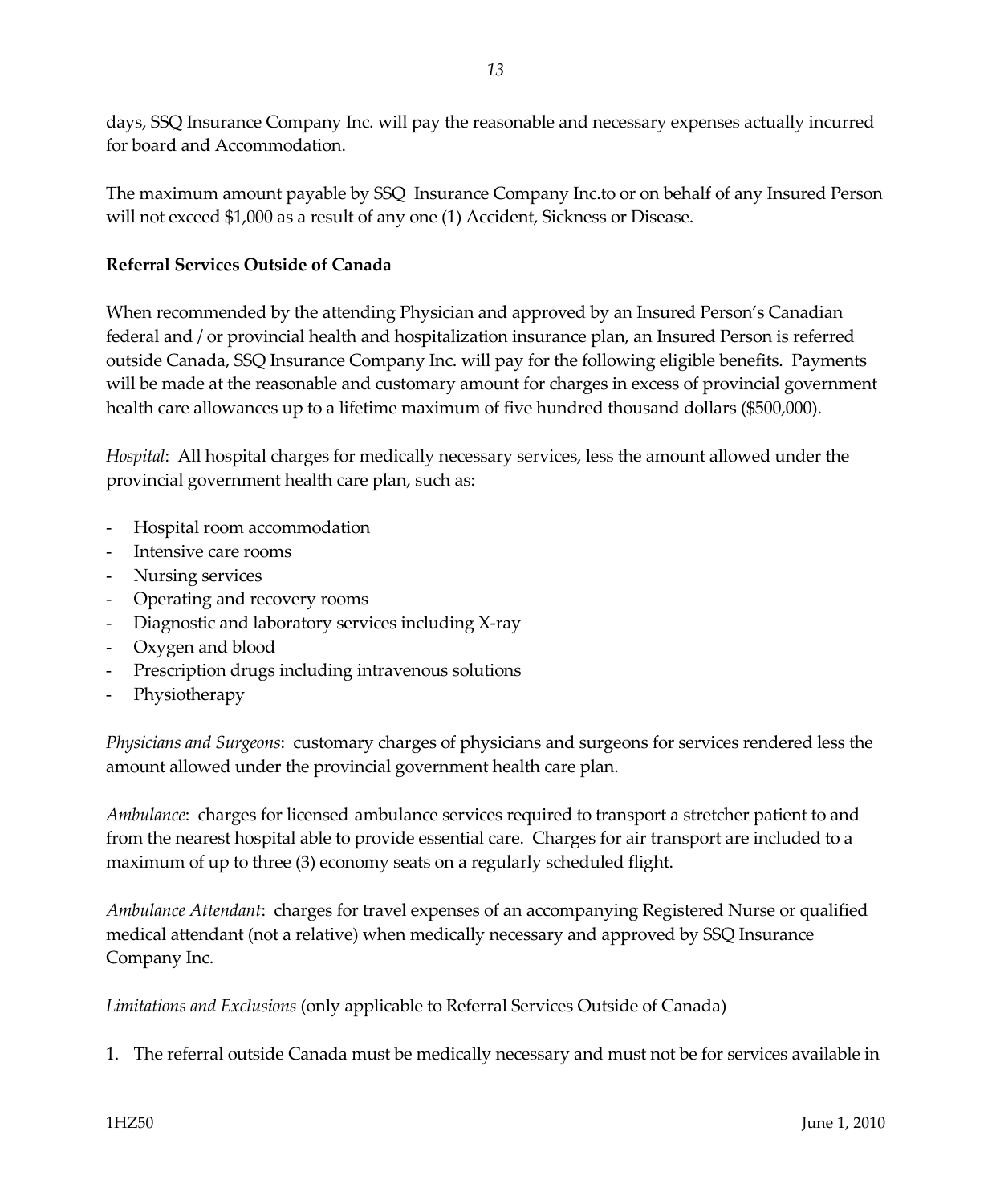Canada as determined by SSQ Insurance Company Inc.

- 2. The claim must have prior approval for payment from the appropriate provincial government health program and from SSQ Insurance Company Inc.
- 3. Payment will be made for the reasonable and customary charges of the provider of the services or supplies in the area in which the services are rendered.
- 4. Payment will only be made for services and supplies rendered while the patient was under the active treatment of a licensed physician.
- 5. Payment will not be made for treatment of any illness commencing within twelve (12) months after the Insured Person's effective date of group coverage, or for which the Insured Person has received medical treatment or has been prescribed drugs twelve (12) months prior to the effective date of this coverage.
- 6. The services must not be for experimental medical procedures or treatment methods not approved by the Canadian Medical Association.

# **Maximum Limit of Indemnity**

With the exception of those benefits listed below, the total amount payable under this plan for reimbursement of all expenses, which an Insured Person has incurred as the result of all Injuries caused by any one (1) Accident or as a result of any one (1) Sickness or Disease, will not exceed the Maximum Limit of \$1,000,000.

The following benefits are excluded from the Maximum Limit of Indemnity:

- Evacuation Benefit
- Repatriation Benefit
- Family Transportation and Accommodation Benefit
- Return of Vehicle Benefit
- Rental Expense Benefit
- Hotel Convalescence Benefit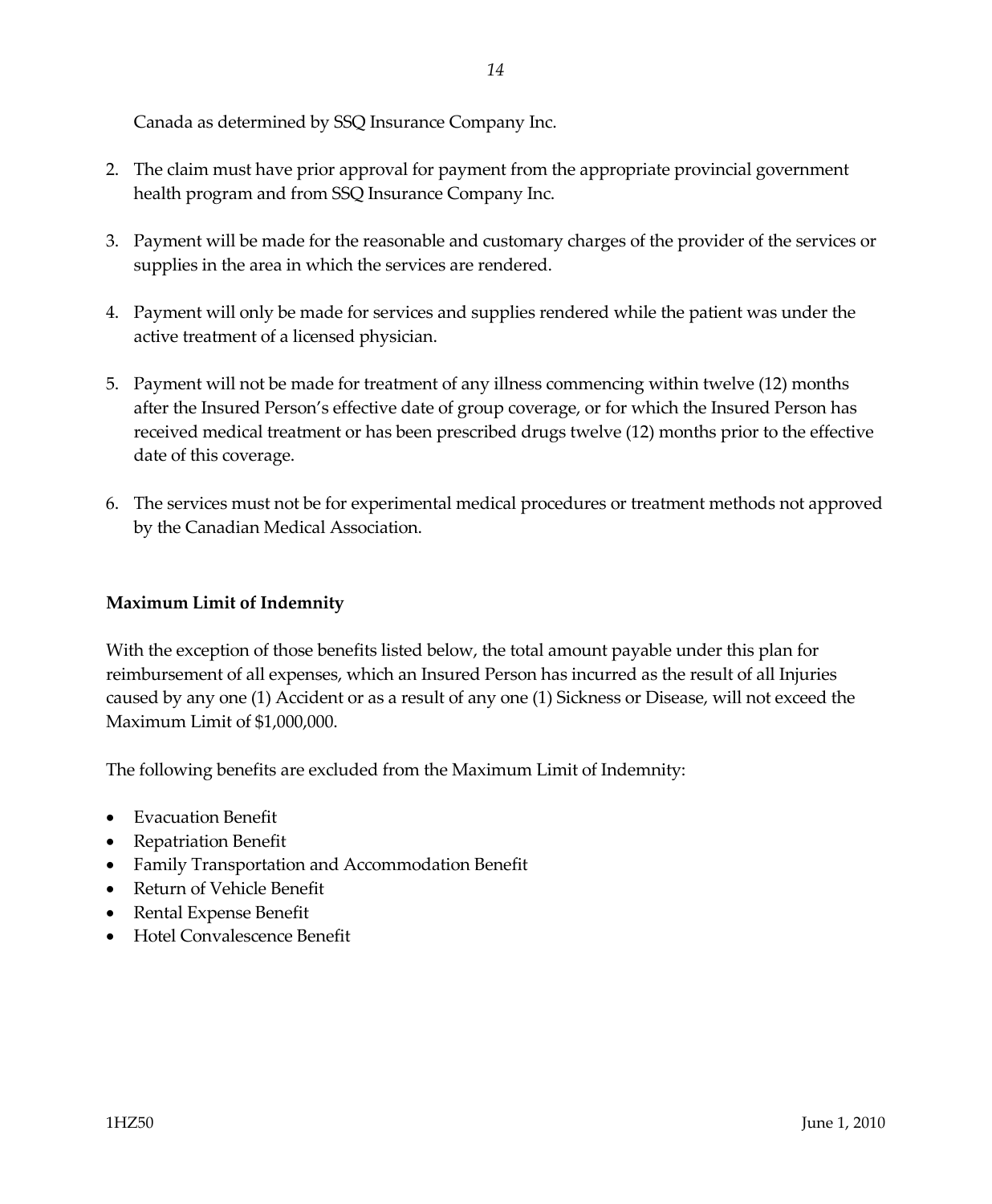#### **Indemnity Payments**

Unless otherwise indicated, all benefits, including those benefits payable for Insured Spouse and/or Insured Dependent Children, will be paid to or at the direction of the Insured Person. Accrued benefits, if any, unpaid at the time of the Insured Member's death will be paid to his estate.

#### **Non Duplication**

Any benefits normally payable under any other insurance policy or plan that duplicate benefits payable under this plan will be coordinated with this plan to the extent that the aggregate reimbursement does not exceed the total expenses incurred.

SSQ Insurance Company Inc. may, at its discretion, require from the Insured Person an assignment of all right of recovery against any other party for loss to the extent that payment is made hereunder.

#### **Effective Date of Individual Insurance**

Insurance as to each eligible person becomes effective:

- 1) With respect to Member:
	- a) on the Effective Date of the Policy if eligible on or before the Effective Date of the Policy.
	- b) on the date a Member becomes eligible if eligible after the Effective Date of the Policy.
- 2) With respect to Spouse or Dependent Child:
	- a) on the effective date of the Member's insurance; or
	- b) on the date the Spouse or Dependent Child becomes eligible if eligible after the effective date of the Member's insurance.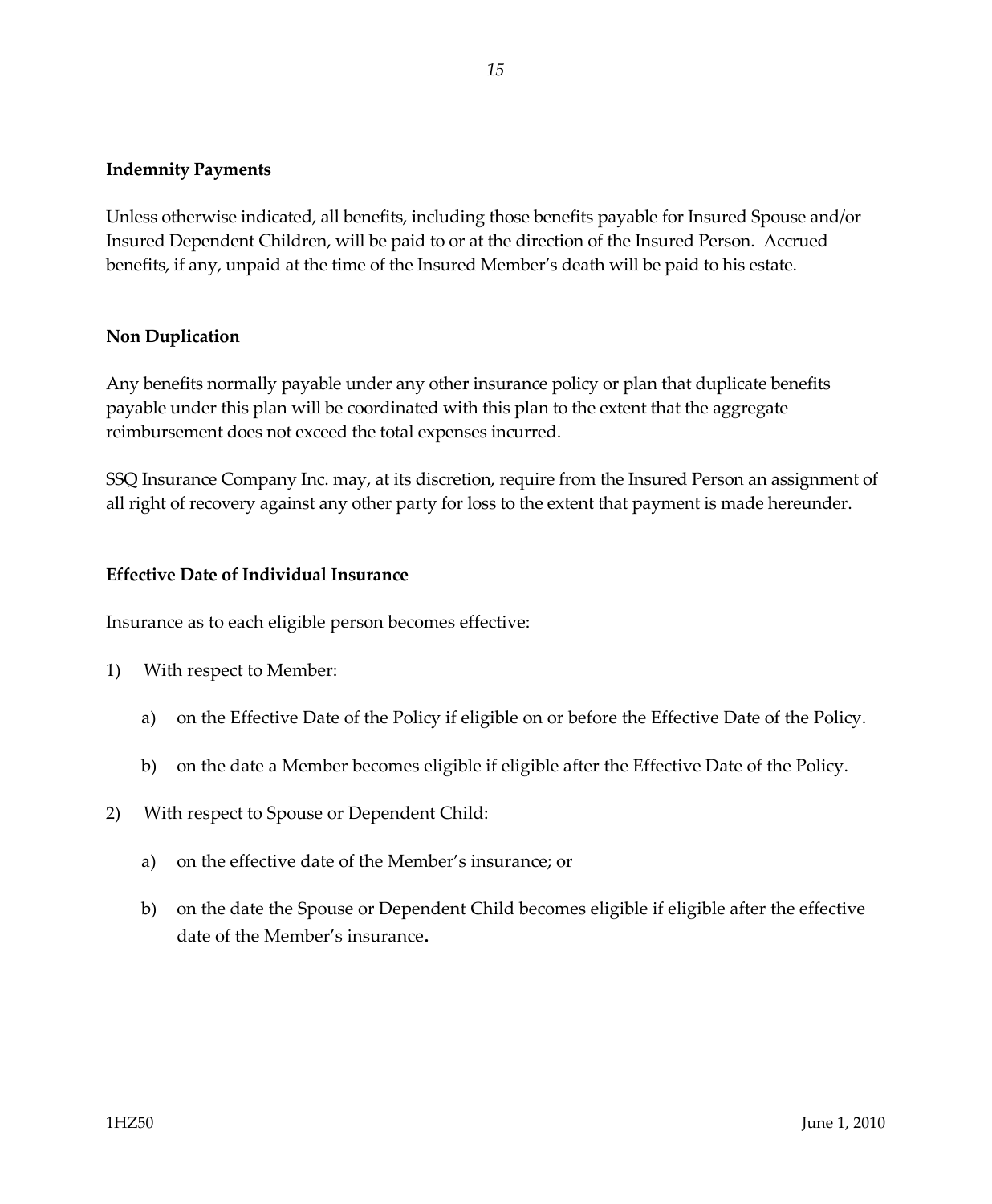#### **Individual Terminations**

Insurance provided under this plan will immediately terminate on the earliest of the following dates:

- 1. With respect to an Insured Employee
	- a) on the date the Group Policy is terminated;
	- b) on the premium due date if the Policyholder fails to pay the required premium,
	- c) on the date the Insured Member ceases to be associated with the Policyholder in a capacity making such person eligible for insurance hereunder.
- 2. With respect to the Insured Member's Spouse or Insured Dependent Child
	- a) on the date such person ceases to be eligible;
	- b) on the date the Insured Member's insurance is terminated.

In the event an Insured Person becomes ineligible during a Trip, Insurance will terminate on the earliest of the date he returns to his province of Residence or the maximum duration stated in the definition of "Trip" following the date of departure from such province.

Termination of the insurance of any Insured Person will not prejudice consideration of any claim as a result of Injury, Sickness or Disease which occurred prior to such termination. In the event the Insured Person is hospitalized as a result of Injury, Sickness or Disease prior to the termination of insurance, benefits will be paid provided treatment is continuous for such Injury, Sickness or Disease subject to the terms and provisions of this policy in effect as of the date of the termination of insurance. However, no benefits will be payable under the sections entitled **"Medical Reimbursement Expense Benefit"** and **"Emergency Dental Treatment"** for expenses incurred after the Insured Person is no longer confined as an inpatient in a Hospital or 12 months from the first day of hospitalization, whichever occurs first.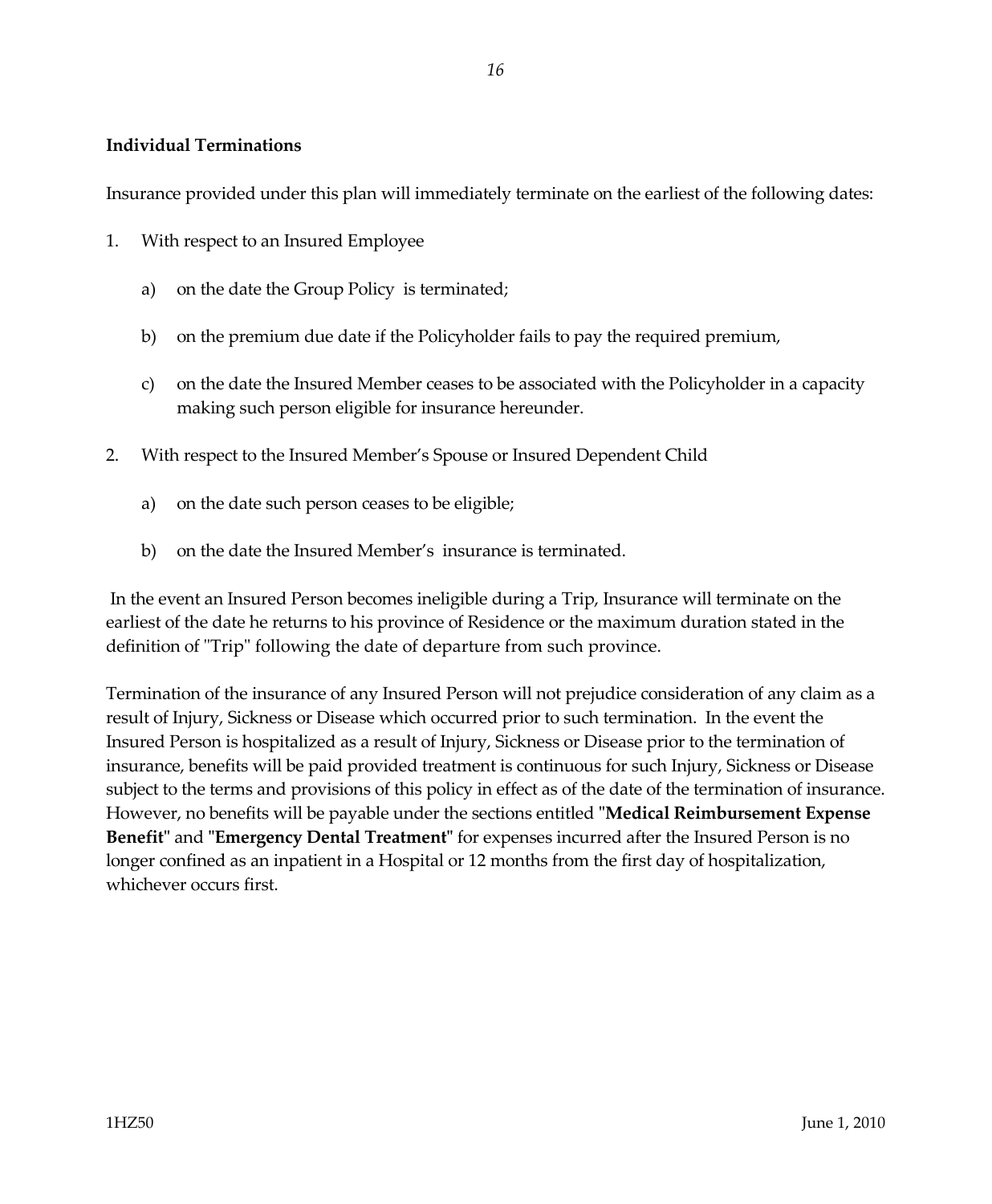#### **Continuation of Coverage**

Coverage under this policy may be continued for an Insured Person without payment of premium in the event the Insured person is delayed beyond his termination date of insurance as follows:

- 1) If the Insured Person is returning to his province of Residence and the delay is caused by a mechanical breakdown of the conveyance in which he is travelling or scheduled to travel, a traffic accident or inclement weather, coverage will continue up to seventy-two (72) hours from the date his insurance would have terminated.
- 2) If, as a result of Injury, Sickness or Disease, the Insured Person is confined as an inpatient in a Hospital, coverage will continue up to seventy-two (72) hours from the date of discharge from such Hospital.
- 3) If, as a result of Injury, Sickness or Disease, the Insured person is not confined in a hospital but the Attending Physician certifies that his medical condition prevents him from returning to his province of Residence, coverage will continue up to a maximum of ten (10) days from the date his Insurance would have terminated.

The coverage which is continued under this section will be subject to the terms and provisions of this Policy in effect as of the date the Insured Person's insurance would have terminated including any provisions providing for reductions in amounts of insurance.

#### **Survivor Benefit**

In the event of the Insured Member's death, benefits for the surviving Insured Spouse and eligible Insured Dependent children may be continued if the survivor makes arrangements to pay the full cost of this coverage, but not beyond:

- 1) the date that the surviving Dependent ceases to qualify as a dependent under this contract, or
- 2) the date any similar coverage is obtained with respect to an Insured Dependent.

#### **Exclusions and Limitations**

A. This policy does not cover loss (fatal or non-fatal) or expenses caused by or resulting from: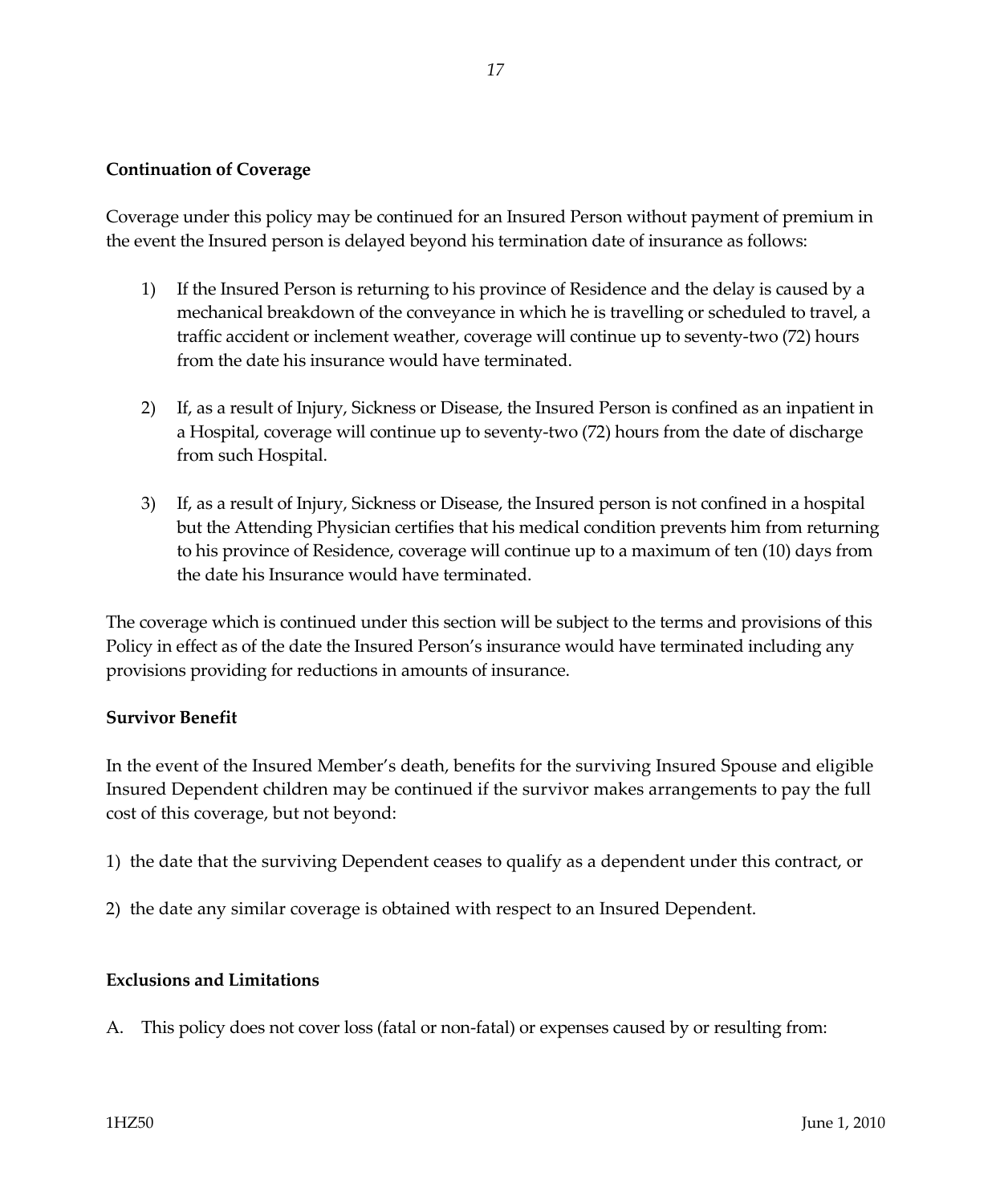- 1. suicide or intentionally self-inflicted Injury;
- 2. war, whether declared or not; within Canada or the United States of America;
- 3. perpetration of acts of terrorism or participation in a riot, insurrection or civil commotion;
- 4. active full-time, part-time or temporary service in the armed forces of any country;
- 5. pregnancy, childbirth, except complications thereof which will be treated as any other Sickness;
- 6. a Trip undertaken by the Insured Person for the purpose of obtaining medical treatment, assessment or consultation except as stated under the section "Referral Services Outside Canada"
- 7. participation in any professional athletics or;
- 8. the following exclusion applies only to Class III or IV; any condition for which the Insured Person received medical advice, consultation or treatment within six (6) months prior to the commencement of a Trip, with the exception of a Chronic Condition which is under treatment and Stabilized by the regular use of prescribed medication;

"Chronic Condition" means a disease or disorder which has existed for a minimum of six (6) months.

"Stabilized" means there has not been a change in the medical condition requiring medical or psychiatric intervention for a minimum of six (6) months. Adjustments in doses of Warfarin or Coumadin are not considered to be medical intervention for the purpose of this definition, as long as the attending physician can confirm that the Insured Person's condition is stabilized before the date of departure.

- B. This policy does not cover any of the following supplies or services or costs thereof:
	- 1. expenses covered under any government hospital, medical, dental or health care insurance plan, whether payable or not, or expenses for which insurance is prohibited by law;
	- 2. expenses which are reimbursed under the Policyholder's other group health and hospitalization insurance plan;
	- 3. medical examinations for the use of a third (3rd) party, cosmetic surgery and dental services other than those required as a result of an Accident;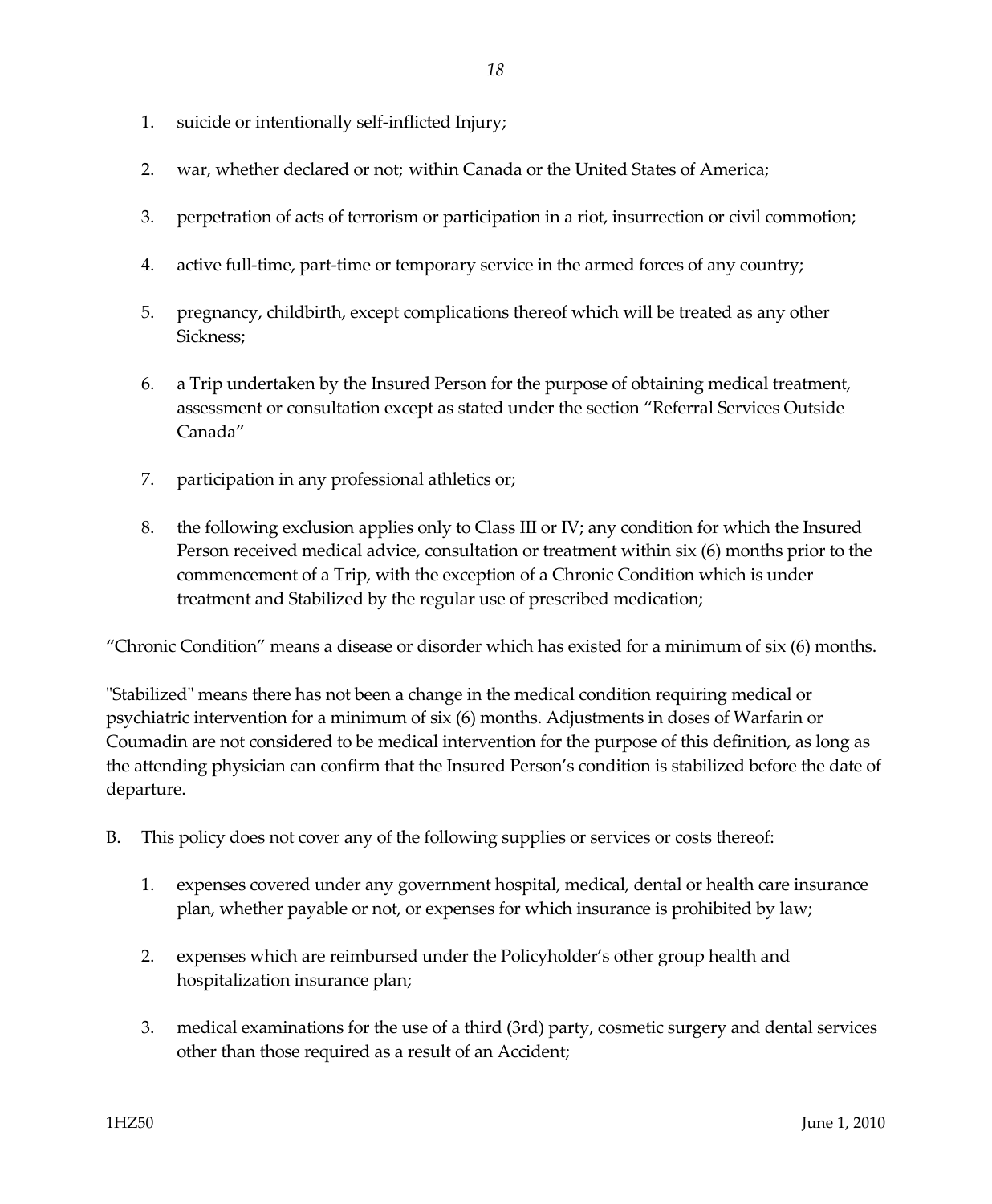- 4. charges for experimental drugs not approved by Drugs Directorate, Health Protection Branch of Health and Welfare Canada, contraceptives of any type or form and patent medicines;
- 5. charges for any experimental medical treatments;
- 6. services for which no charge would ordinarily be made if there were no insurance coverage;
- 7. expenses incurred for treatment or surgery which medically could be delayed until the Insured Person has returned to his province of Residence; or
- 8. medical expenses for treatment or surgery which the Insured Person elects to have rendered or performed outside his province of Residence, following an Emergency treatment for or diagnosis of a medical condition which (on medical evidence) would not prevent the Insured Person from returning to his province of Residence prior to such treatment or surgery.
- C. The following limitations to the coverage provided under this policy will apply:
	- 1. Coverage for each Trip begins when an Insured Person leaves the border of his province of Residence or if travelling by aircraft, when such aircraft takes off in his province of Residence, provided insurance is in force as to such Insured Person.

Coverage for each Trip terminates when an Insured Person crosses the border of his province of Residence when returning from a Trip or if travelling by aircraft, when such aircraft lands in his province of Residence or as indicated in the definition of "Trip" following the date of departure from his Province of Residence, whichever is earlier.

- 2. All expenses must be incurred on a non-elective Emergency basis outside the Insured Person's province of Residence and are in excess of any individual, group or government sponsored hospital or medical plan.
- 3. In consultation with the attending Physician, SSQ Insurance Company Inc. reserves the right to transfer an Insured Person to another Hospital or to return an Insured Person to his province of Residence for necessary treatment. In the event the Insured Person refuses to comply, SSQ Insurance Company Inc. will no longer be liable for further expenses incurred, which are relating to the condition causing the treatment after the proposed transfer date.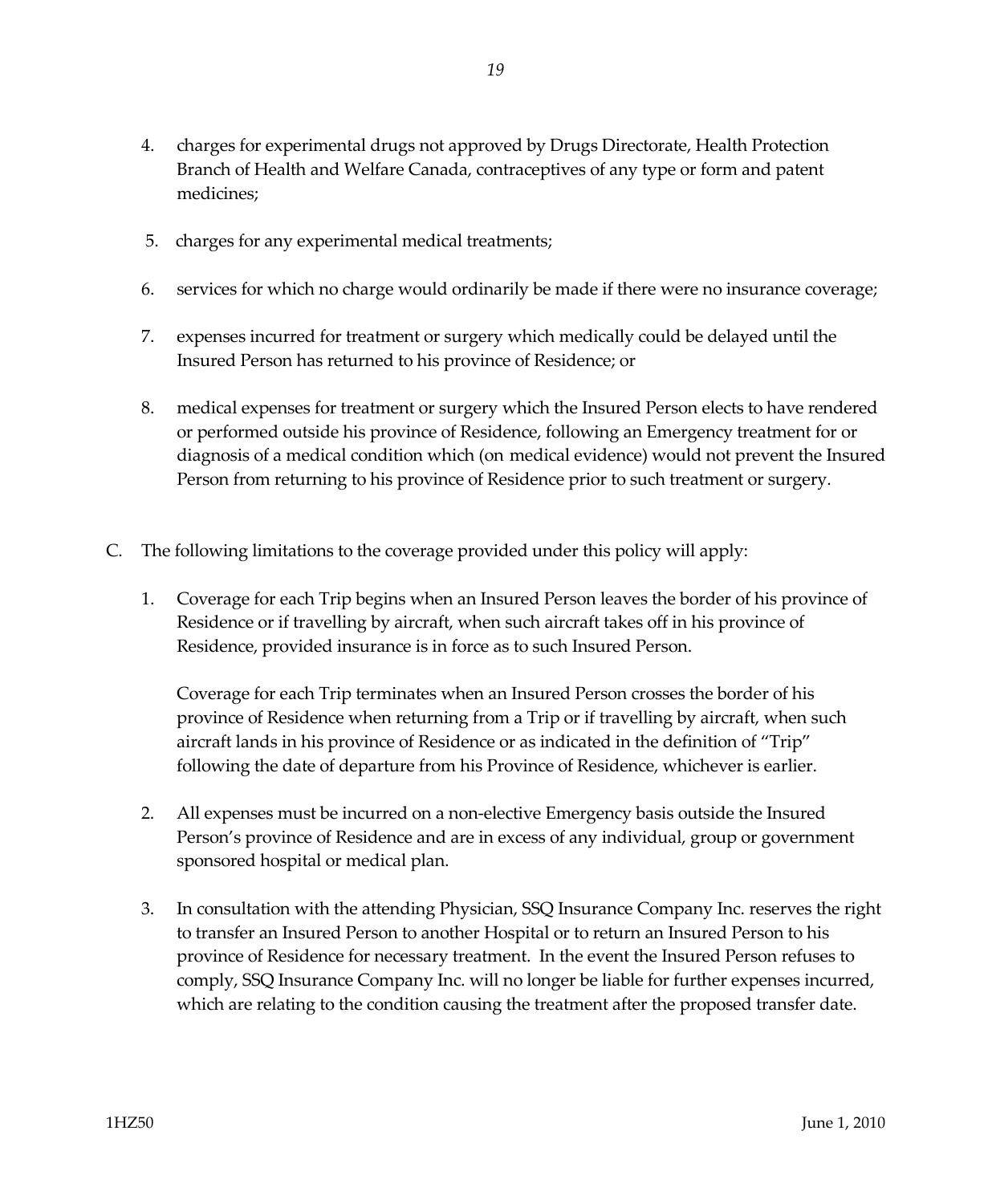# **In The Event of a Claim**

Written notice of loss must be given to SSQ Insurance Company Inc. within 30 days after the date of such loss. Such notice given by or on behalf of the Insured Person, as the case may be, to SSQ Insurance Company Inc. at its Head Office, 1200 Papineau Ave. 4th Floor, Montreal, Quebec H2K 4R5 or to any Regional Office of SSQ Insurance Company Inc., with particulars sufficient to identify the Insured Person, will be deemed to be notice to SSQ Insurance Company Inc.

Failure to give notice within the time provided in this policy will not invalidate any claim, if it is shown not to have been reasonably possible to give such notice during such time and that notice was given as soon as was reasonably possible, but in no event later than one (1) year after the date of the loss.

SSQ Insurance Company Inc., upon receipt of such notice, will furnish to the claimant such forms as are usually furnished by it for filing proofs of loss within 30 days after the receipt of such notice.

Written proof of loss must be furnished to SSQ Insurance Company Inc. within 90 days after the date of such loss. Failure to furnish such proof within such time will not invalidate nor reduce any claim, if it is shown not to have been reasonably possible to furnish such proof during such time and that such proof was furnished as soon as was reasonably possible, but in no event later than one (1) year after the date of the loss.

SSQ Insurance Company Inc. will have the right and opportunity to examine the person of the Insured Person when and so often as it may reasonably require during the pendency of claim hereunder.

All indemnities provided in the policy for loss will be paid immediately after receipt of due proof.

All moneys payable under the policy are payable in the lawful money of Canada.

This booklet is an outline of your coverage and should be retained for reference. The Group Policy sets forth in detail the terms and conditions of the program and all rights and obligations are determined in accordance with the Group Policy, and not this booklet. For exact provisions of coverage, please contact your employer.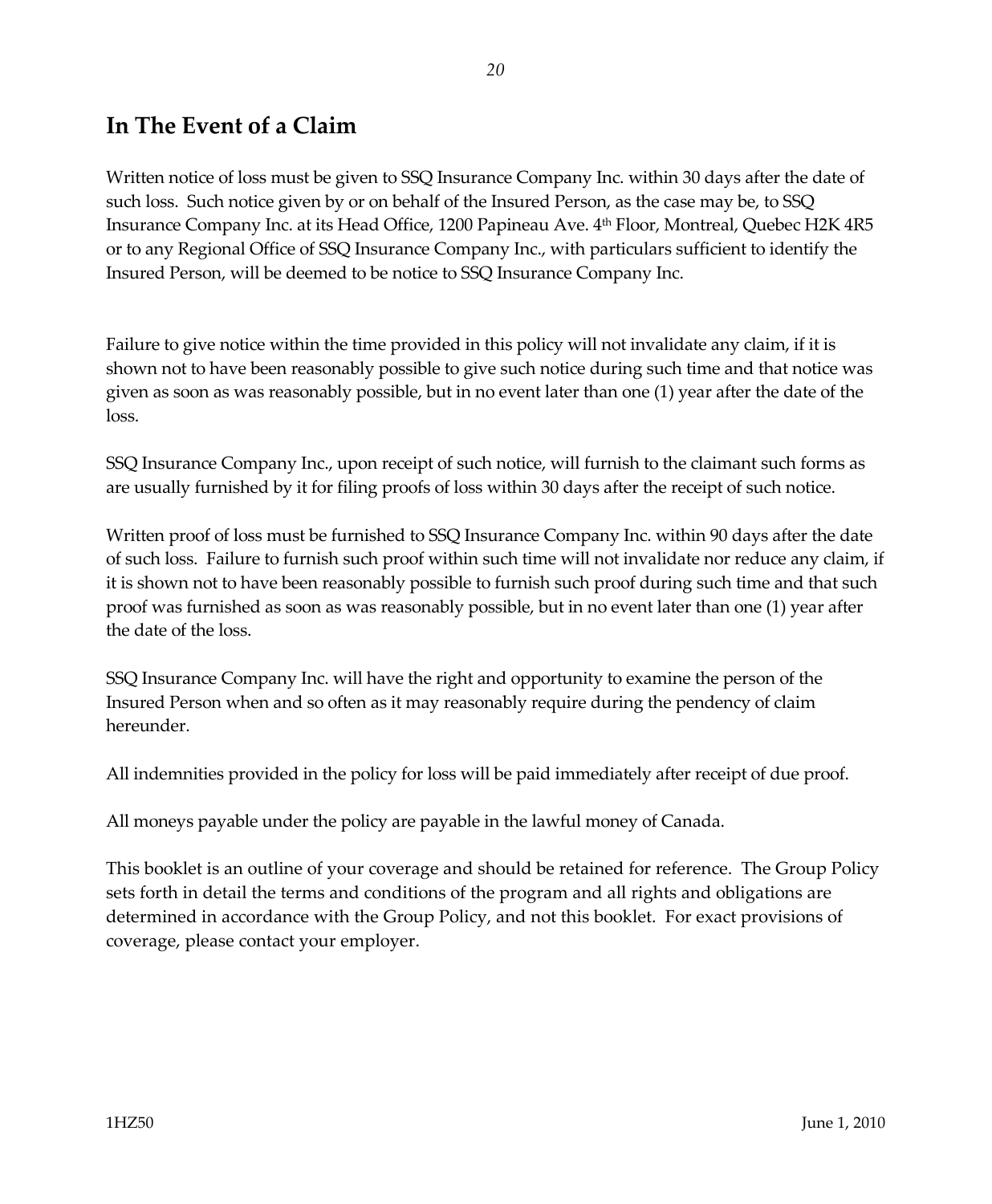# **AXA Assistance Canada Inc. AXA Assistance Program**

**AXA Assistance** is available 24 hours a day, 365 days a year for any medical, travel or personal Emergency.

If a Member becomes ill or injured, call AXA Assistance at one of the following numbers which are shown on the Membership Card:

#### **1-866-783-9473**

(toll free from U.S.A. and Canada)

#### **514-285-8195**

(From outside U.S.A. and Canada, call collect via operator – don't forget to dial the country code "1-514" before the telephone number)

# **Be prepared to give the following information:**

- The name of the person calling, telephone # and relationship to the Insured Person.
- Insured Person's name, location**, ID # 427E** and the **Policy # 1HZ50**;
- The condition of the Insured Person and nature of the emergency;
- Name, location and telephone # of hospital;
- Name, location and telephone # of treating physician.